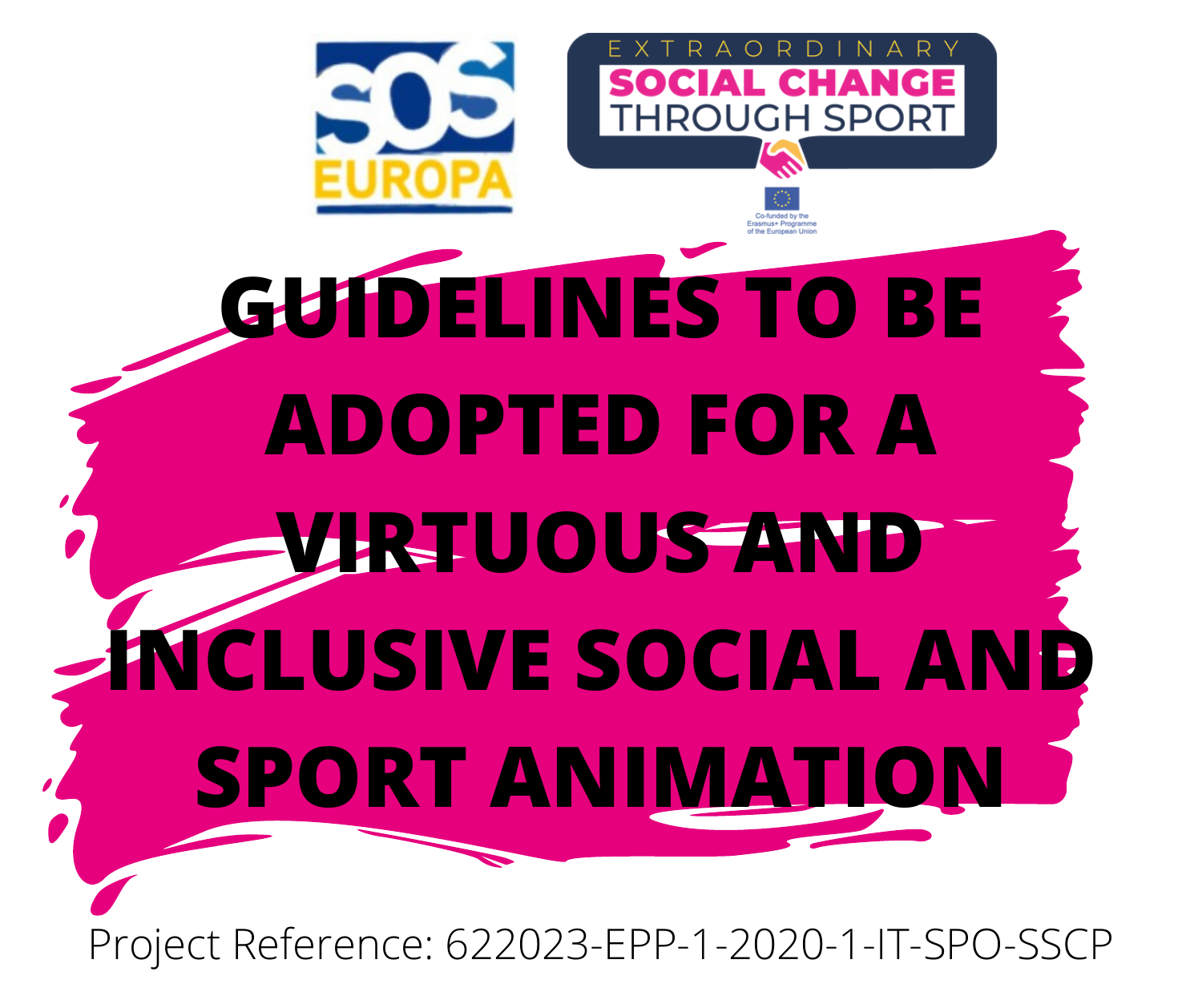

## **Gender equality**

Sports clubs should design and develop games and sports in which simulations and role reversal are implemented

**example: example:** [gaming](https://en.wikipedia.org/wiki/Gaming_house) house, where players train, meet, compare and study

Creation of official regulations requiring the focus on gender equality. This should be certified by a certificate.

certification of the existence of mixed teams within the sport club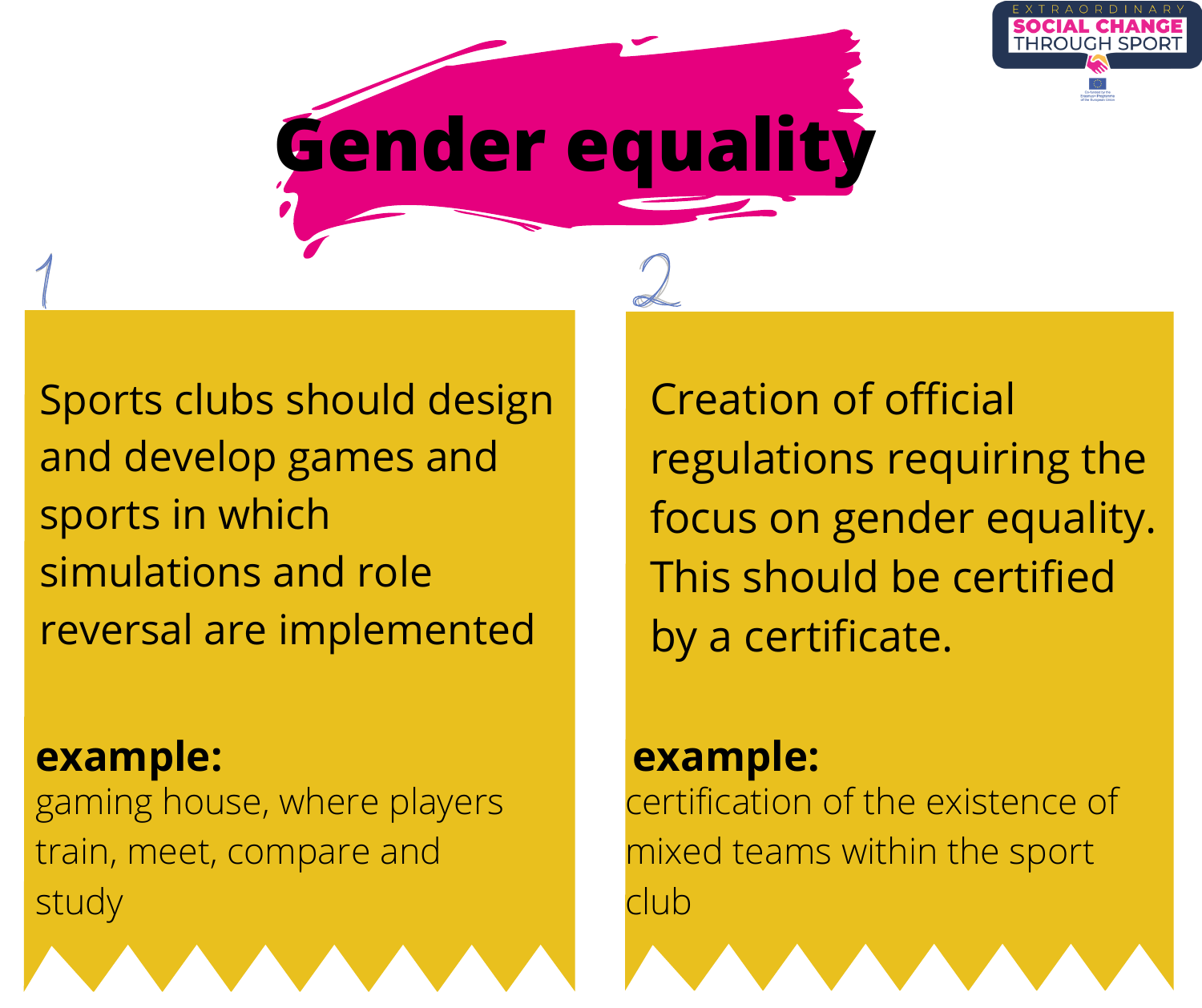

**Fair play**

Creation of games in which players can devise their own rules of play, giving space of the development of mutual fairness

**example: example:** do a workshop and create a new [game/sport](https://en.wikipedia.org/wiki/Gaming_house)

Promotion of fair play through famous athletes who sponsor it

video of a well-known sportsman in the local community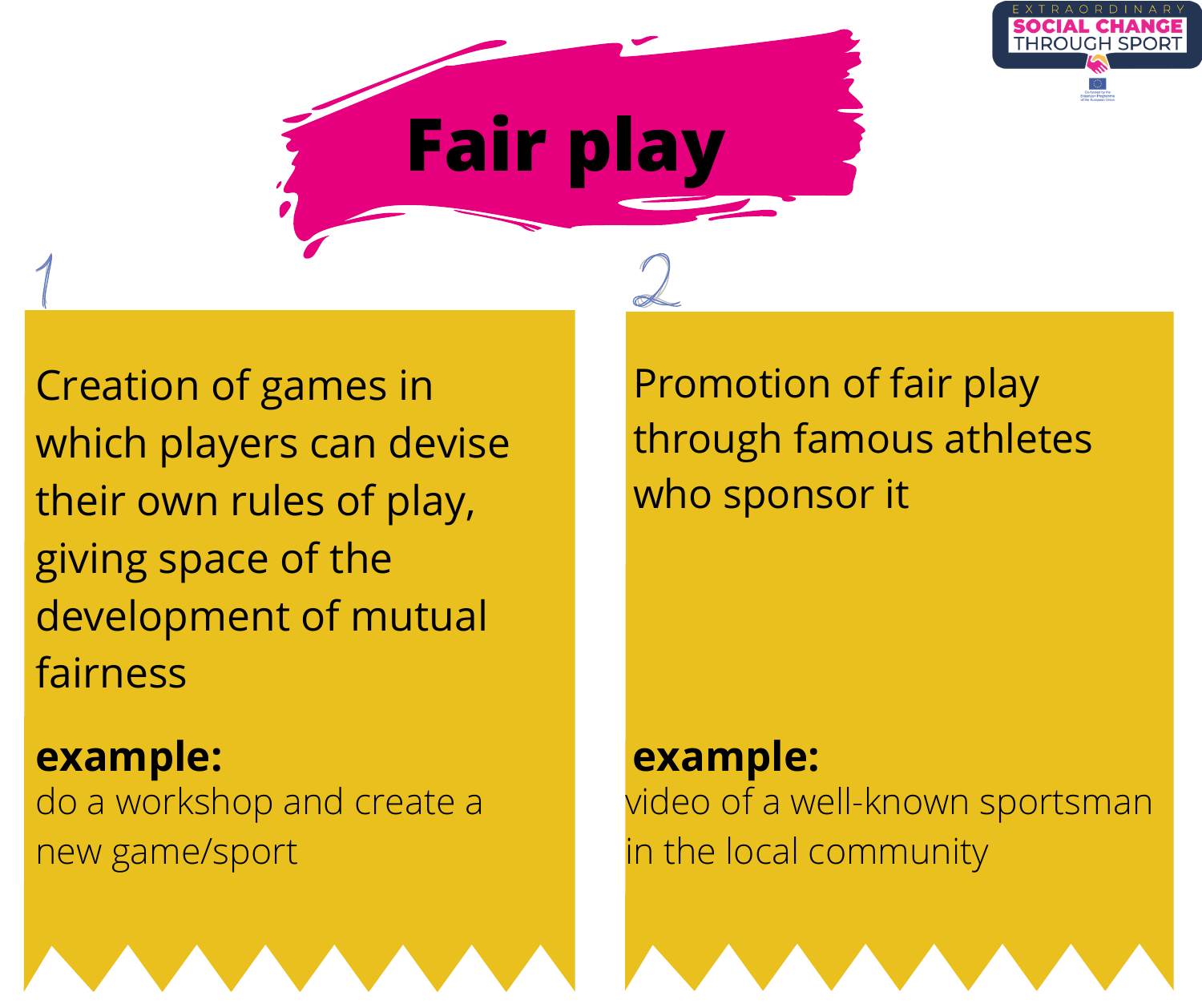

# **Immigration**

Newcomers should share and introduce their own games from their culture, to demonstrate that differences can be an added value

**example: example:** playing the sport of the most present immigrant community in the local area

Mutual presenting of rules, in order to find a common ground and similarities

mutual exchange of outdoor games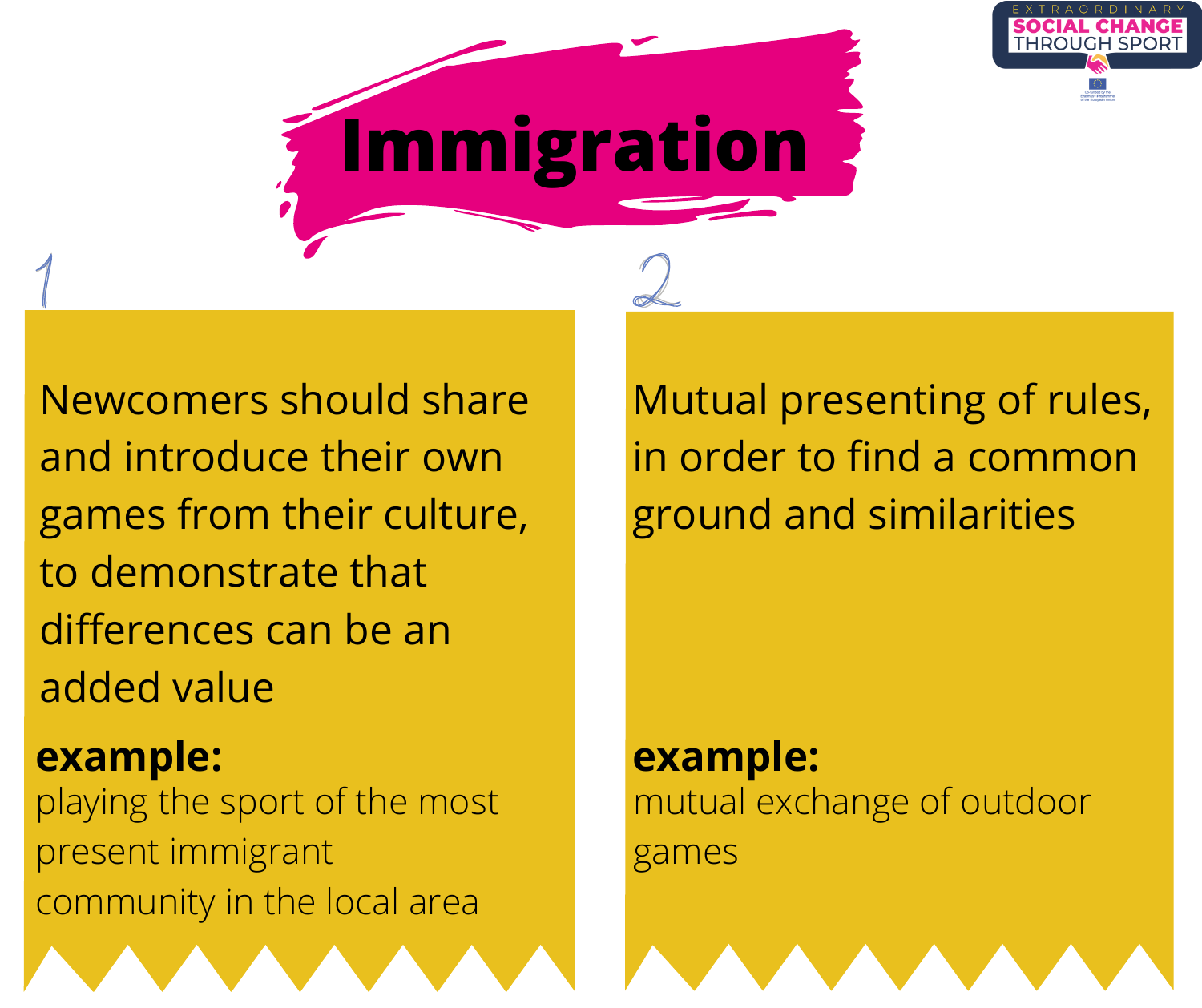

### More sensibilisation and education of parents and teachers about this topic

**example: example:** offer to stakeholders a specific education and train them

Games to be played by kids with disability and even by the kids eith no disability

sittingvolley

**Disability**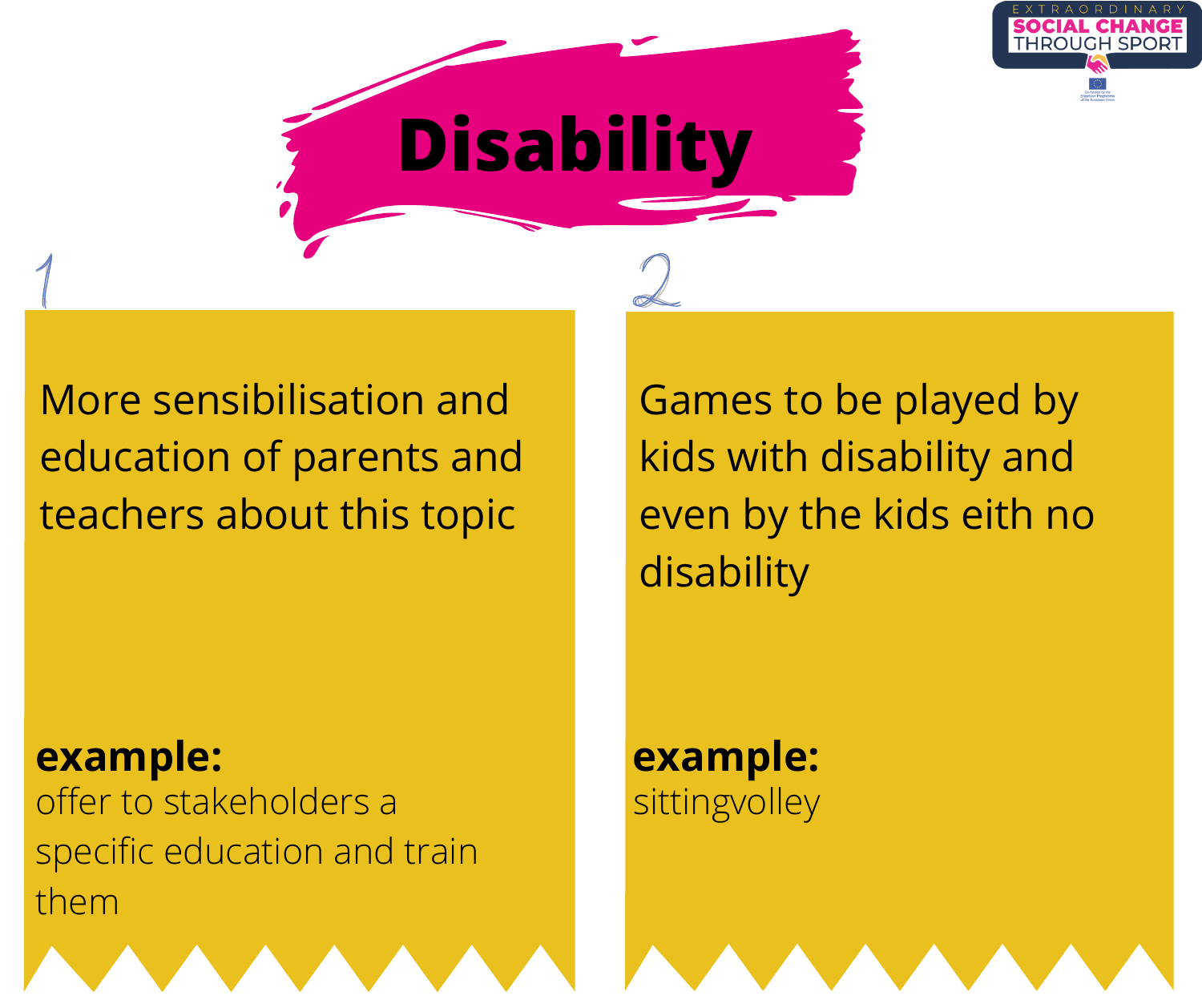



Add free additional afterschool class to play games and sports to show the importance of sports and practice it

**example: example:** time-Bank of volunteering training

Many sports are still elitist (Skiing, horseback riding, tennis): promote collective use of expensive equipements

equipment use once a week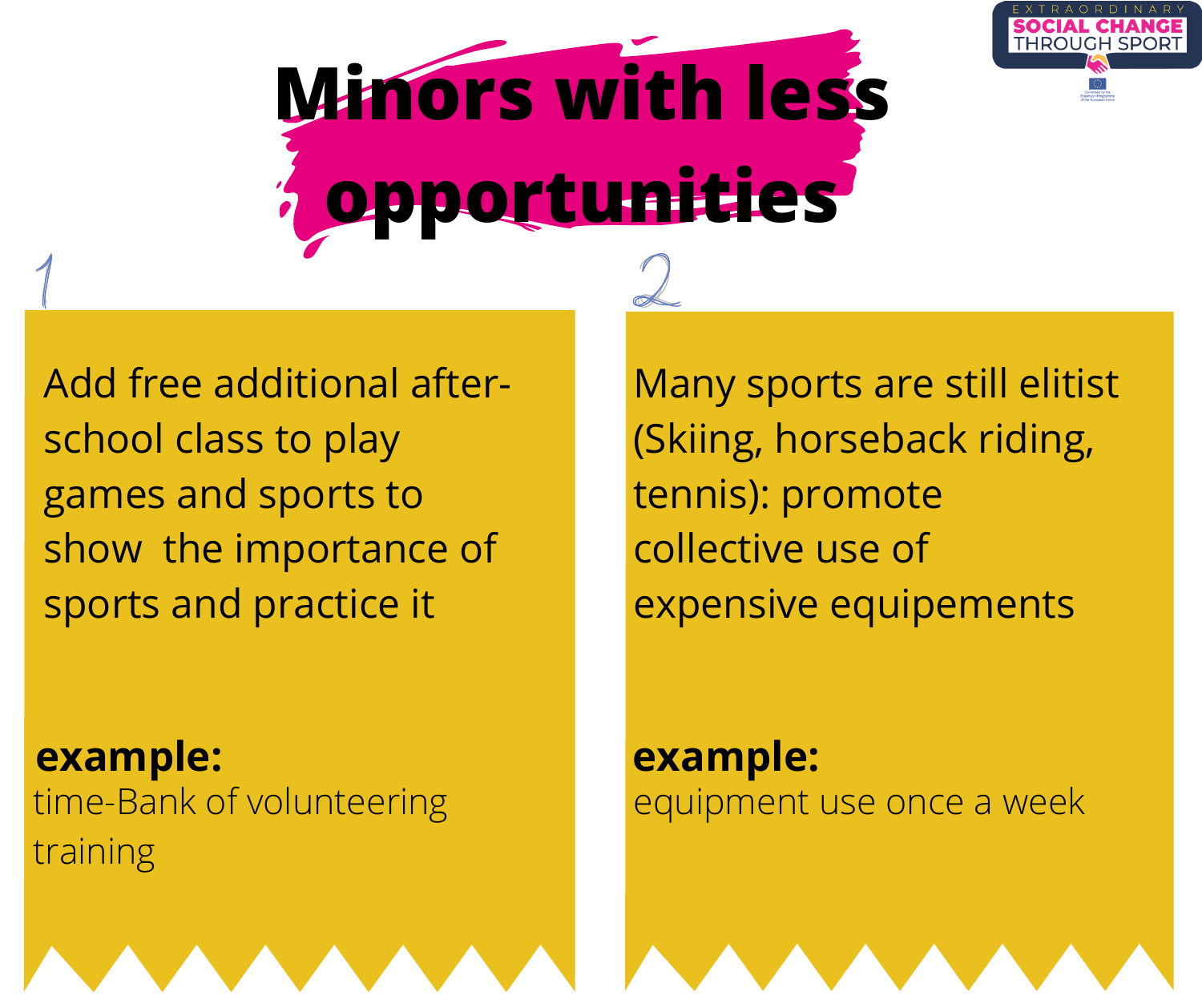

### **LGBTQ+ community**

Create advertising campaigns to fight against homophobia and sexual discrimination

**example: example:** person talking about his personal experience

Create a manifesto in which the sport club states that it is inclusive to the lgbtq+ community and be signed by club members

publication of the commitment to inclusiveness on their website